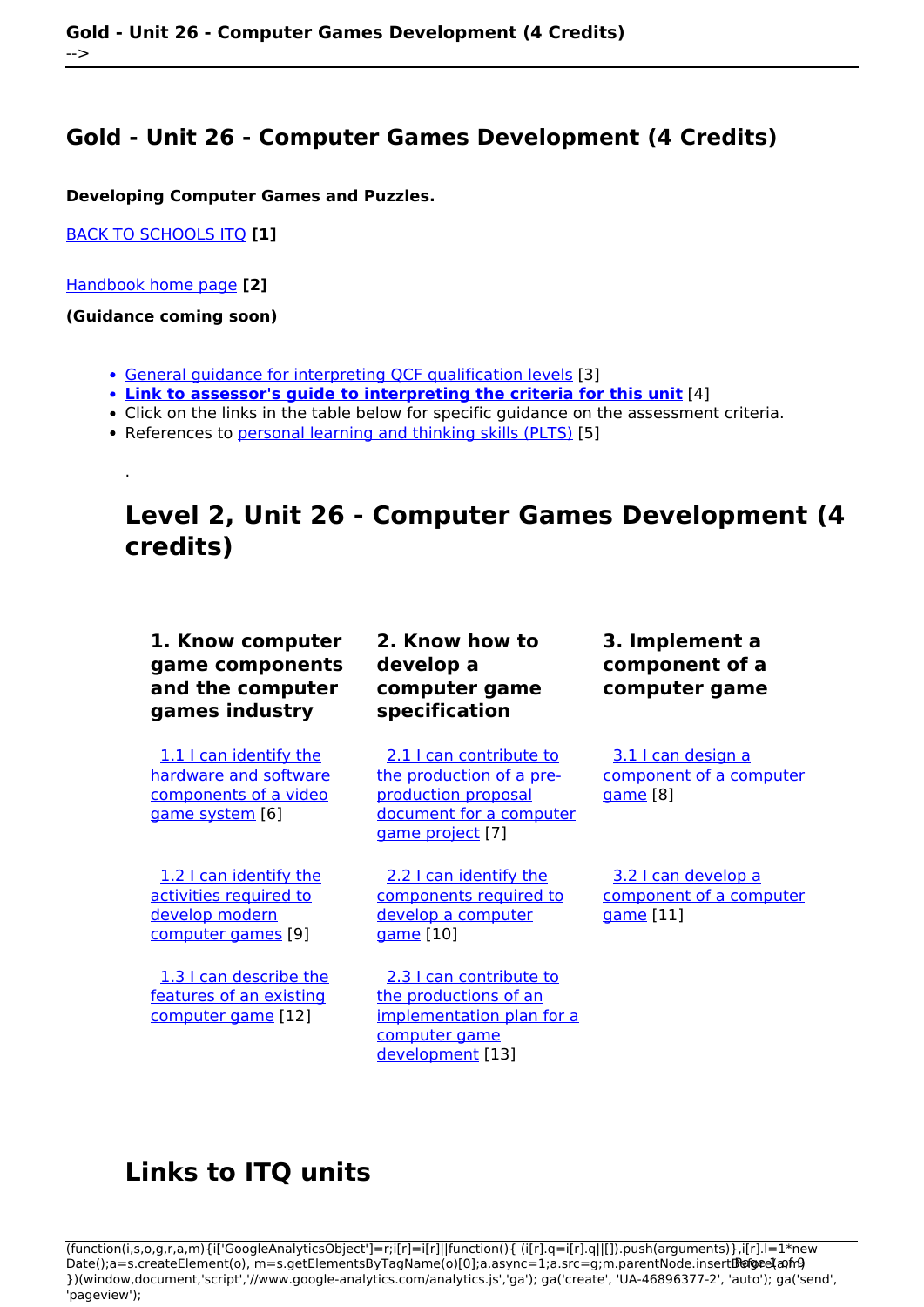### **Gold - Unit 26 - Computer Games Development (4 Credits)** -->

| <b>Entry Level</b>                                                                                      | Level 1                                                                                   | Level 2                                                                                       | Level 3                                                                                          |
|---------------------------------------------------------------------------------------------------------|-------------------------------------------------------------------------------------------|-----------------------------------------------------------------------------------------------|--------------------------------------------------------------------------------------------------|
| <b>Entry Level 1.</b><br>Unit 1 - Improving<br><b>Productivity Using</b><br><b>IT (1 credit)</b> [15]   | Level 1, Unit 1 -<br>Improving<br><b>Productivity Using</b><br><b>IT (3 credits)</b> [16] | Level 2, Unit 1 -<br>Improving<br><b>Productivity Using</b><br><b>IT (4 credits)</b> [17]     | <b>Level 3, Unit 1 -</b><br>Improving<br><b>Productivity Using</b><br><b>IT (5 credits)</b> [18] |
| <b>Entry Level 2.</b><br>Unit 1 - Improving<br><b>Productivity Using</b><br>IT (2 credits) [19]         | Level 1, Unit 2 -<br><b>Website Software</b><br>(3 credits) [20]                          | Level 2, Unit 2 -<br><b>Website Software</b><br>(4 credits) [21]                              | Level 3, Unit 2 -<br><b>Website Software</b><br>(5 credits) [22]                                 |
| Entry Level 2,<br>Unit 2 - Using ICT<br>to Select and<br>Exchange<br>Information (2<br>credits) [23]    | <b>Level 1. Unit 3 -</b><br>Using<br>Collaborative<br>Technologies (3<br>credits) [24]    | <b>Level 2. Unit 3 -</b><br><b>Using</b><br>Collaborative<br>Technologies (4<br>credits) [25] | <b>Level 3. Unit 3 -</b><br>Using<br>Collaborative<br>Technologies (6<br>credits) [26]           |
| <b>Entry Level 2.</b><br>Unit 3 - Online<br>Basics (2 credits)<br>$[27]$                                | Level 1, Unit 4 -<br><b>IT Security for</b><br>Users (1 credit)<br>$[28]$                 | Level 2, Unit 4 -<br><b>IT Security for</b><br>Users (2 credits)<br>$[29]$                    | Level 3, Unit 4 -<br><b>IT Security for</b><br>Users (3 credits)<br>[30]                         |
| <b>Entry Level 2.</b><br>Unit 4 -Desktop<br>Publishing<br>Software (2<br>credits) [31]                  | Level 1, Unit 5 -<br>Spreadsheet<br>Software (3<br>credits) [32]                          | <b>Level 2, Unit 5 -</b><br>Spreadsheet<br>Software (4<br>credits) [33]                       | Level 3, Unit 5 -<br>Spreadsheet<br>Software (6<br>credits) [34]                                 |
| <b>Entry Level 2.</b><br>Unit 5 - Using ICT:<br><b>Safe Working</b><br>Practices (1<br>credit) [35]     | Level 1, Unit 6 -<br><b>Specialist</b><br>Software (2)<br>credits) [36]                   | Level 2. Unit 6 -<br><b>Specialist</b><br>software (3<br>credits) [37]                        | Level 3, Unit 6 -<br><b>Specialist</b><br>Software (4<br>credits) [38]                           |
| Entry Level 2.<br>Unit 6 - Using ICT<br>in the Workplace<br>(3 credits) [39]                            | Level 1, Unit 7 -<br><b>Word Processing</b><br>(3 credits) [40]                           | <b>Level 2. Unit 7 -</b><br><b>Word processing</b><br>(4 credits) [41]                        | Level 3, Unit 7 -<br><b>Word Processing</b><br>Software (6<br>credits) [42]                      |
| <b>Entry Level 2.</b><br>Unit 7 - Imaging<br>software (2<br>credits) [43]                               | Level 1, Unit 8 -<br>Using the Internet<br>(3 credits) [44]                               | Level 2, Unit 8 -<br>Using the internet<br>(4 credits) [45]                                   | Level 3, Unit 8 -<br>Using the Internet<br>(5 credits) [46]                                      |
| <b>Entry Level 2.</b><br>Unit 8 - Using ICT<br>Equipment in a<br><b>Work Place (2)</b><br>credits) [47] | <u>Level 1, Unit 9 -</u><br><b>Drawing and</b><br>planning (2<br>credits) [48]            | Level 2, Unit 9 -<br><b>Drawing and</b><br>planning (3<br>credits) [49]                       | Level 3, Unit 9 -<br><b>Drawing and</b><br><b>Planning Software</b><br>(4 credits) [50]          |
| <b>Entry Level 2.</b><br>Unit 9 - Using<br><b>Word Processing</b><br>Software (2<br>credits) [51]       | Level 1, Unit 10 -<br>Presentation<br>Software (3<br>credits) [52]                        | Level 2, Unit 10 -<br>Presentation<br>software (4<br>credits) [53]                            | Level 3, Unit 10 -<br>Presentation<br>Software (6<br>credits) [54]                               |

(function(i,s,o,g,r,a,m){i['GoogleAnalyticsObject']=r;i[r]=i[r]||function(){ (i[r].q=i[r].q||[]).push(arguments)},i[r].l=1\*new Date();a=s.createElement(o), m=s.getElementsByTagName(o)[0];a.async=1;a.src=g;m.parentNode.insert**Bෂ@e**ද?aກກ })(window,document,'script','//www.google-analytics.com/analytics.js','ga'); ga('create', 'UA-46896377-2', 'auto'); ga('send', 'pageview'); Paggre2a, nA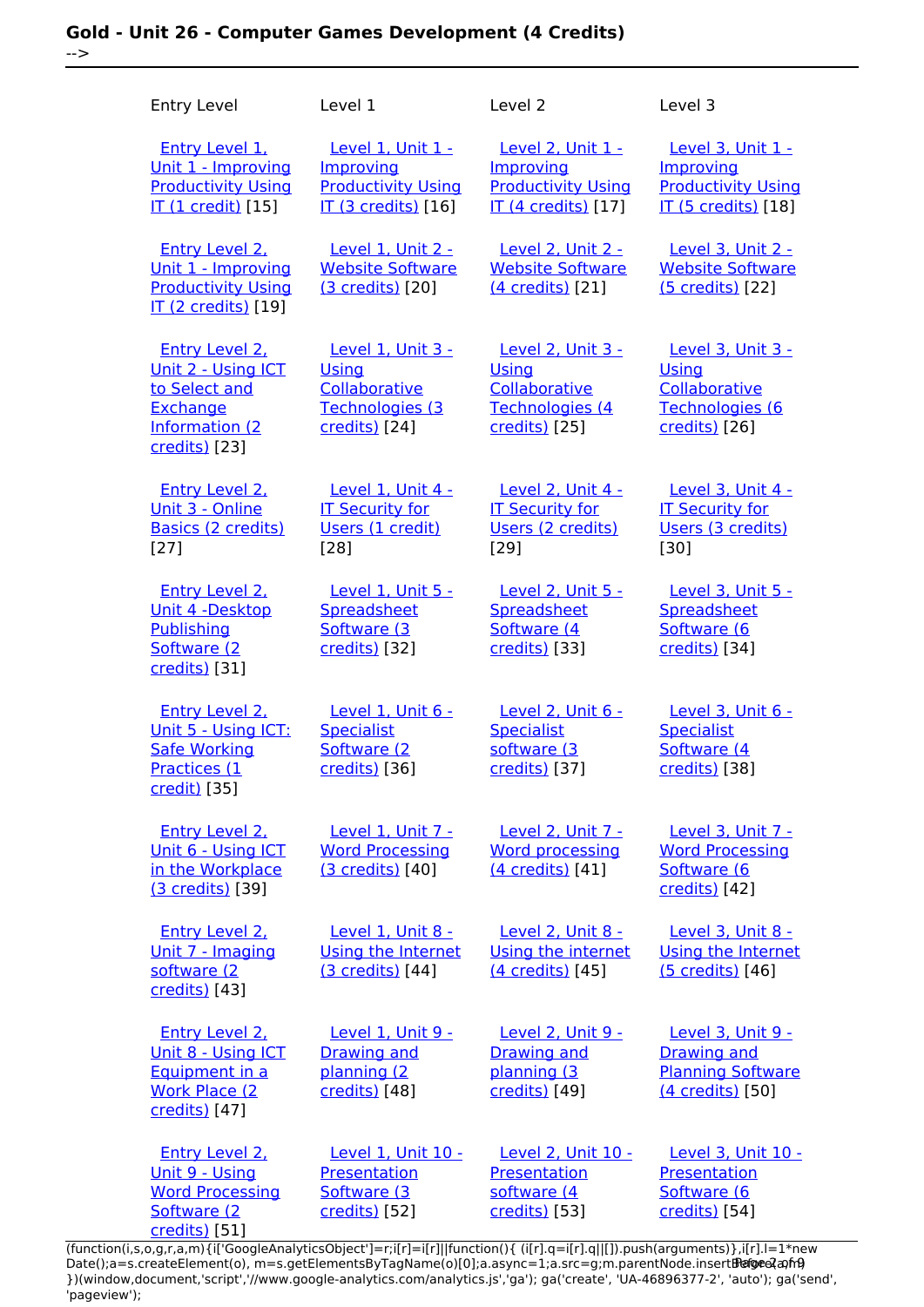| <b>Entry Level 2.</b><br>Unit 10 - ICT for<br><b>Employment (1</b><br>credit) [55]                                   | <b>Level 1, Unit 11 -</b><br><b>Database</b><br>Software (3<br>credits) [56]              | <b>Level 2, Unit 11 -</b><br>Database software<br>(4 credits) [57]                          | <b>Level 3, Unit 11 -</b><br>Database<br>Software (6<br>credits) [58]                            |
|----------------------------------------------------------------------------------------------------------------------|-------------------------------------------------------------------------------------------|---------------------------------------------------------------------------------------------|--------------------------------------------------------------------------------------------------|
| <b>Entry Level 2.</b><br><u> Unit 11 - Audio</u><br>and Video<br>Software (2<br>credits) [59]                        | <b>Level 1, Unit 12 -</b><br><b>Desktop</b><br>Publishing<br>Software (3<br>credits) [60] | Level 2, Unit 12 -<br><b>Desktop</b><br><b>Publishing</b><br>Software (4<br>credits) [61]   | <b>Level 3, Unit 12 -</b><br><b>Desktop</b><br><b>Publishing</b><br>Software (5<br>credits) [62] |
| <b>Entry Level 2.</b><br><u> Unit 12 - </u><br><b>Presentation</b><br>Software (2<br>credits) [63]                   | Level 1, Unit 13 -<br><b>Using Email (2)</b><br>credits) [64]                             | Level 2, Unit 13 -<br><b>Using Email (3)</b><br>credits) [65]                               | Level 3, Unit 13 -<br><b>Using Email (3)</b><br>credits) [66]                                    |
| <b>Entry Level 3.</b><br>Unit 1 - Improving<br><b>Productivity Using</b><br><b>IT (3 credits)</b> [67]               | Level 1, Unit 14 -<br><b>Audio Software (2)</b><br>credits) [68]                          | Level 2, Unit 14 -<br><b>Audio Software (3)</b><br>credits) [69]                            | Level 3, Unit 14 -<br><b>Audio Software (4)</b><br>credits)[70]                                  |
| <b>Entry Level 3.</b><br>Unit 2 - Online<br>Basics (1 credit)<br>$[71]$                                              | Level 1, Unit 15 -<br><b>Imaging Software</b><br>(3 credits) [72]                         | Level 2, Unit 15 -<br><b>Imaging Software</b><br>(4 credits) [73]                           | Level 3, Unit 15 -<br><b>Imaging Software</b><br>(5 credits) [74]                                |
| <b>Entry Level 3.</b><br>Unit 3 - Desktop<br>Publishing<br>Software (2<br>credits) [75]                              | Level 1, Unit 16 -<br><b>IT Communication</b><br><b>Fundamentals (2)</b><br>credits) [76] | Level 2, Unit 16 -<br><b>IT Communication</b><br><b>Fundamentals (2)</b><br>credits) [77]   | Level 3, Unit 17 -<br>Video Software (4<br>credits) [78]                                         |
| <b>Entry Level 3.</b><br>Unit 4 - Displaying<br><b>Information Using</b><br><b>ICT (3 credits)</b> [79]              | Level 1, Unit 17 -<br>Video Software (2<br>credits) [80]                                  | Level 2, Unit 17 -<br><b>Video Software (3</b><br>credits) [81]                             | Level 3, Unit 23 -<br><b>Multimedia</b><br>Software (6<br>credits) [82]                          |
| <b>Entry Level 3.</b><br>Unit 5 - Using ICT<br>to Find<br>Information (3<br>credits) [83]                            | Level 1, Unit 18 -<br><b>IT Software</b><br><b>Fundamentals (3)</b><br>credits) [84]      | <b>Level 2, Unit 18 -</b><br><b>IT Software</b><br><b>Fundamentals (3)</b><br>credits) [85] | <b>Level 3, Unit 24 -</b><br><b>Additive</b><br>Manufacture (6<br>credits) [86]                  |
| <b>Entry Level 3.</b><br><u>Unit 6 -</u><br>Communicating<br><b>Information Using</b><br><b>ICT (3 credits)</b> [87] | Level 1, Unit 19 -<br><b>IT User</b><br><b>Fundamentals (3)</b><br>credits) [88]          | Level 2, Unit 19 -<br><b>IT User</b><br><b>Fundamentals (3)</b><br>credits) [89]            | Level 3, Unit 27 -<br><b>Design Software</b><br>(5 credits) [90]                                 |
| <b>Entry Level 3.</b><br>Unit 7 - Producing<br><b>Charts Using ICT</b><br>(3 credits) [91]                           | Level 1, Unit 20 -<br><b>Using Mobile IT</b><br>Devices (2 credits)<br>$[92]$             | Level 2, Unit 20 -<br><b>Using Mobile IT</b><br>Devices (2 credits)<br>[93]                 | Level 3, Unit 28 -<br>Optimise IT<br><b>System</b><br>Performance (5<br>credits) [94]            |
| Entry Level 3,                                                                                                       | <b>Level 1, Unit 21 -</b>                                                                 | <b>Level 2, Unit 21 -</b>                                                                   | Level 3, Unit 29 -                                                                               |

[\(function\(i,s,o,g,r,a,m\){i\['GoogleAnalyticsObject'\]=r;i\[r\]=i\[r\]||function\(\){ \(i\[r\].q=i\[r\].q||\[\]\).push\(arguments\)},i\[r\].l=1\\*new](https://theingots.org/community/siel3u4) Date();a=s.createElement(o), m=s.getElementsByTagName(o)[0];a.async=1;a.src=g;m.parentNode.insert**Before**e{a,mf} [}\)\(window,document,'script','//www.google-analytics.com/analytics.js','ga'\); ga\('create', 'UA-46896377-2', 'auto'\); ga\('send',](https://theingots.org/community/siel3u4) ['pageview'\);](https://theingots.org/community/siel3u4) Pagore3a, frB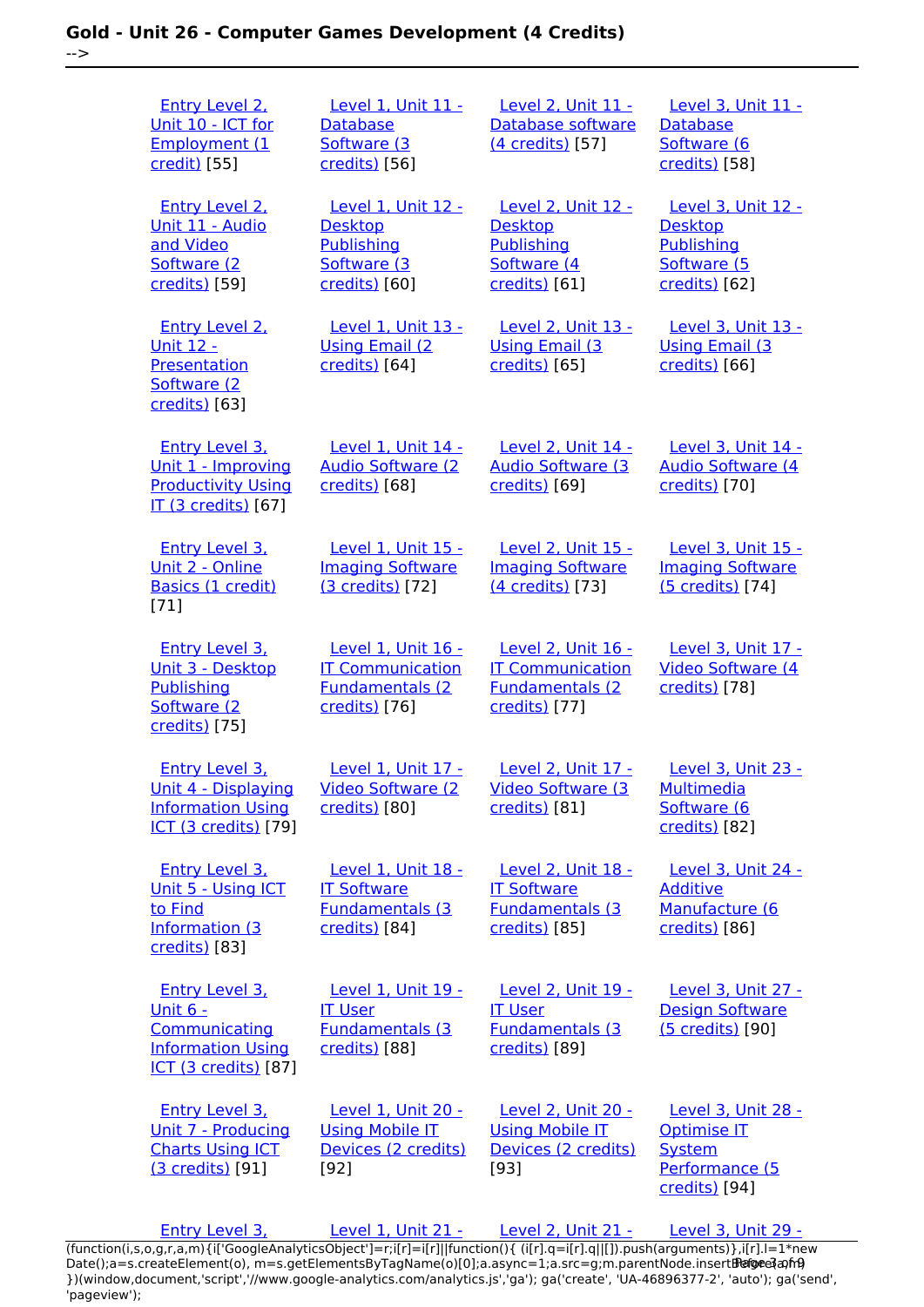### **Gold - Unit 26 - Computer Games Development (4 Credits)** -->

| Unit 8 - IT Security<br>for users (1 credit)<br>$[95]$                                                            | Data Management<br>Software (2)<br>credits) [96]                                                                                                   | Data Management<br>Software (3)<br>credits) [97]                                                                                                                 | Set Up an IT<br>System (5 credits)<br>[98]                                                                                    |
|-------------------------------------------------------------------------------------------------------------------|----------------------------------------------------------------------------------------------------------------------------------------------------|------------------------------------------------------------------------------------------------------------------------------------------------------------------|-------------------------------------------------------------------------------------------------------------------------------|
| <b>Entry Level 3.</b><br><b>Unit 10 -</b><br>Presentation<br>software (2<br>credits) [99]                         | Level 1, Unit 22-<br><b>Understanding the</b><br>social and<br>environmental<br>impact of<br>architecture and<br>construction (3<br>credits) [100] | Level 2, Unit 22<br>-Understanding<br>the social and<br>environmental<br>impact of<br>architecture and<br>construction (4<br>credits) [101]                      | Level 3, Unit 32 -<br>Computerised<br><b>Accounting</b><br>Software (5<br>credits) [102]                                      |
| <b>Entry Level 3.</b><br>Unit 15 - Imaging<br>Software (2<br>credits) [103]                                       | Level 1, Unit 23 -<br>Multimedia<br>Software (3)<br>credits) [104]                                                                                 | <b>Level 2, Unit 23 -</b><br><b>Multimedia</b><br>Software (4)<br>credits) [105]                                                                                 | Level 3, Unit 33 -<br><b>Application</b><br>Development<br><b>Using Project</b><br>Management<br>Methods (6<br>credits) [106] |
| <b>Entry Level 3.</b><br><b>Unit 20 -</b><br>Introduction to<br>Using mobile IT<br>devices (2 credits)<br>$[107]$ | Level 1, Unit 24 -<br><b>Additive</b><br>Manufacture (3<br>credits) [108]                                                                          | Level 2, Unit 24 -<br><b>Additive</b><br>Manufacture (3)<br>credits) [109]                                                                                       | Level 3, Unit 37 -<br><b>Internet of Things</b><br>(6 credits) [110]                                                          |
| Entry Level 3,<br><u> Unit 25 - </u><br>Developing<br><b>Computer Games</b><br>and Puzzles (3<br>credits) [111]   | Level 1. Unit 25 -<br>Developing<br><b>Computer Games</b><br>and Puzzles (4<br>credits) [112]                                                      | <b>Level 2. Unit 25 -</b><br>Developing<br><b>Computer Games</b><br>and Puzzles (4<br>credits) [113]                                                             | Level 3. Unit 40 -<br><b>Cloud Based</b><br><b>Services and</b><br><b>Applications (5</b><br>credits) [114]                   |
| Entry Level 3.<br><u> Unit 26 -</u><br><b>Computer Games</b><br>Development (3<br>credits) [115]                  | Level 1. Unit 26 -<br><b>Computer Games</b><br>Development (3<br>credits) [116]                                                                    | Level 2. Unit 26 -<br><b>Computer Games</b><br>Development (4<br>credits) [117]                                                                                  | Level 3, Unit 41 -<br><b>Cloud Based</b><br><b>Systems and</b><br>Security (5<br>credits) [118]                               |
| <b>Entry Level 3.</b><br>Unit 28 - Personal<br>information<br>management<br>software (1 credit)<br>[119]          | Level 1, Unit 27 -<br><b>Design Software</b><br>(3 credits) [120]                                                                                  | <b>Level 2, Unit 27 -</b><br><b>Design Software</b><br>(4 credits) [121]                                                                                         | Level 3, Unit 42 -<br>Undertaking a<br><b>RealWorld Project</b><br>(5 credits) [122]                                          |
|                                                                                                                   | Level 1. Unit 28 -<br><b>Optimise IT</b><br><b>System</b><br>Performance (2<br>credits) [123]                                                      | Level 2. Unit 28 -<br><b>Optimise IT</b><br><b>System</b><br>Performance (4<br>credits) [124]                                                                    | Level 3. Unit 44 -<br><b>Bespoke Software</b><br>(4 credits) [125]                                                            |
|                                                                                                                   | Level 1, Unit 29 -<br>Set Up an IT<br>System (3 credits)                                                                                           | Level 2, Unit 29 -<br>Set Up an IT<br>System (4 credits)<br>achdeun (Fille Felix) a feilige Demokration (Carlo Line de Carlo Line de Carlo Line de Carlo Line de | Level 3, Unit 57 -<br>Networking<br><b>Fundamentals (5</b>                                                                    |

(function(i,s,o,g,r,a,m){i['GoogleAnalyticsObject']=r;i[r]=i[r]||function(){ (i[r].q=i[r].q||[]).push(arguments)},i[r].l=1\*new Date();a=s.createElement(o), m=s.getElementsByTagName(o)[0];a.async=1;a.src=g;m.parentNode.insert**Bෂ@e4**a,m9 })(window,document,'script','//www.google-analytics.com/analytics.js','ga'); ga('create', 'UA-46896377-2', 'auto'); ga('send', 'pageview'); Page 4 of 9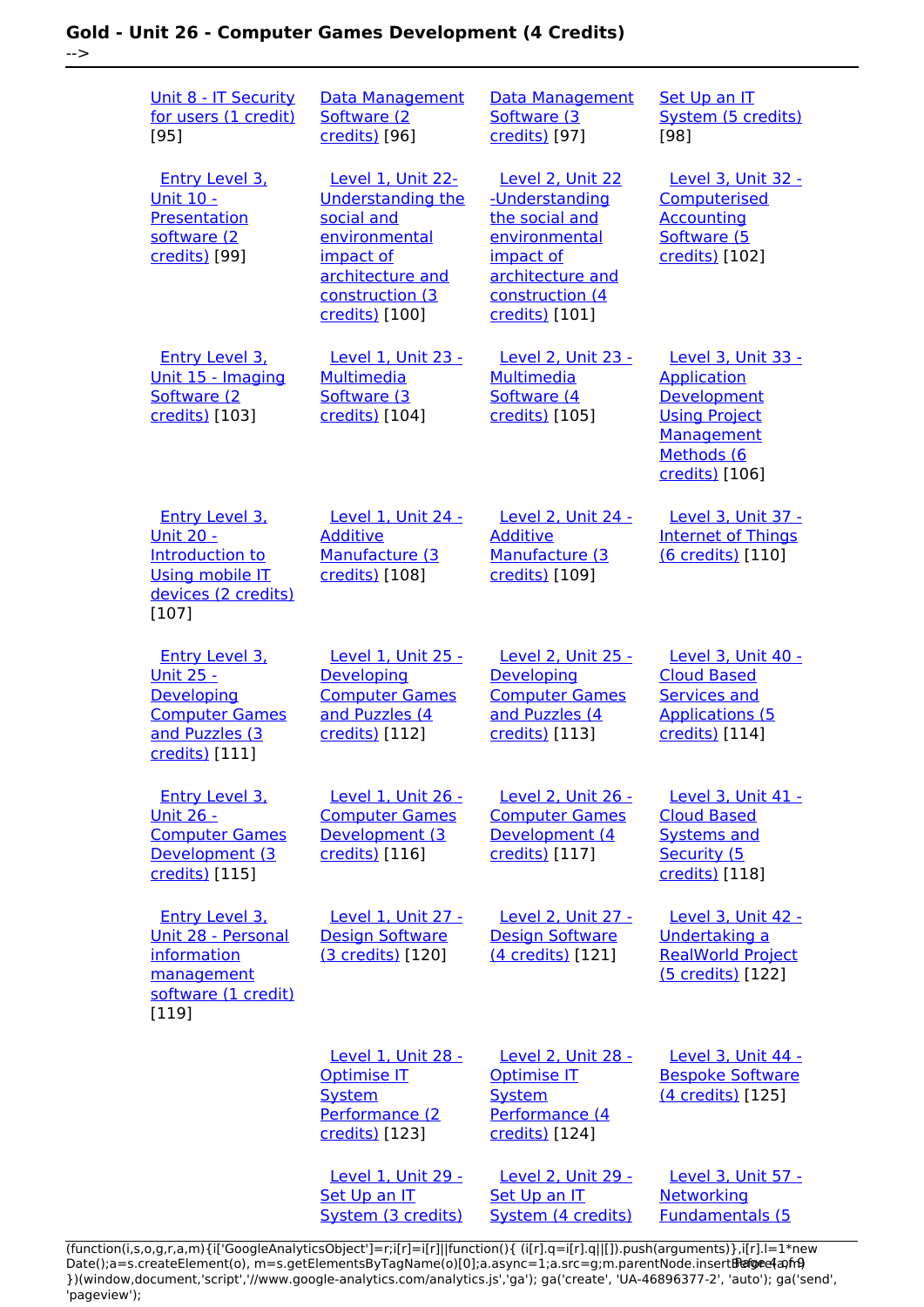### **Gold - Unit 26 - Computer Games Development (4 Credits)** -->

| $[126]$                                                                                                     | $[127]$                                                                                                                       | credits) [128]                                                                                          |
|-------------------------------------------------------------------------------------------------------------|-------------------------------------------------------------------------------------------------------------------------------|---------------------------------------------------------------------------------------------------------|
| Level 1. Unit 30 -<br>CAD (3 credits)<br>[129]                                                              | Level 2, Unit 30 -<br>CAD (3 credits)<br>[130]                                                                                | Level 3, Unit 60 -<br>Cisco CCNA 1 -<br>Introduction to<br>Networks (6<br>credits) [131]                |
| Level 1, Unit 31 -<br><b>Internet Safety for</b><br>IT users (3 credits)<br>[132]                           | <b>Level 2, Unit 32 -</b><br>Computerised<br><b>Accounting</b><br>Software (3<br>credits) [133]                               | Level 3, Unit 61 -<br>Cisco CCNA 2 -<br><b>Routing and</b><br>Switching (6<br>credits) [134]            |
| Level 1, Unit 32 -<br>Computerised<br><b>Accounting</b><br>Software (2<br>credits) [135]                    | Level 2, Unit 33 -<br><b>Application</b><br>Development<br><b>Using Project</b><br>Management<br>Methods (4<br>credits) [136] | Level 3, Unit 62 -<br>Cisco CCNA 3 -<br><b>Scaling Networks</b><br>(6 credits) [137]                    |
| Level 1, Unit 36 -<br><b>Financial</b><br>Modelling (3<br>credits) [138]                                    | Level 2, Unit 34 -<br><b>Developing skills</b><br>for project<br>management (4<br>credits) [139]                              | Level 3, Unit 63 -<br>Cisco CCNA 4 -<br>Connecting<br>Networks (6<br>credits) [140]                     |
| Level 1, Unit 50 -<br>Developing skills<br>for remote<br>working (3 credits)<br>[141]                       | Level 2, Unit 35 -<br><b>Using Project</b><br>Management<br>Software (4<br>credits) [142]                                     | Level 3, Unit 64 -<br>Cisco - CCNA<br>Security (6<br>credits) [143]                                     |
| Level 1, Unit 51 -<br><b>Effectiveness</b><br>communication<br>using remote<br>systems (4<br>credits) [144] | Level 2, Unit 50 -<br>Developing skills<br>for remote<br>working (3 credits)<br>$[145]$                                       | Level 3, Unit 65 -<br><u>Cisco – </u><br><b>CyberSecurity</b><br><b>Essentials (6</b><br>credits) [146] |
| Level 1, Unit 102<br>- Digital Editing<br>and Publishing (4<br>credits) [147]                               | Level 2, Unit 51 -<br><b>Effectiveness</b><br>communication<br>using remote<br>systems (4<br>credits) [148]                   | Level 3, Unit 66 -<br>$Cisco - IT$<br><b>Essentials (6</b><br>credits) [149]                            |
| <b>Level 1, Unit 103</b><br>- Digital Modelling<br>(4 credits) [150]                                        | DELLevel 2, Unit<br>$70 -$<br><b>Understanding of</b><br><b>Cyber Security</b><br>and Online<br>Threats (3 credits)<br>[151]  | Level 3, Unit 67 -<br>Cisco -<br>Networking<br><b>Essentials (6</b><br>credits) [152]                   |

[Level 1, Unit 105](https://theingots.org/community/sil1u105) [DELLevel 2, Unit](https://theingots.org/community/sil2u71)

[\(function\(i,s,o,g,r,a,m\){i\['GoogleAnalyticsObject'\]=r;i\[r\]=i\[r\]||function\(\){ \(i\[r\].q=i\[r\].q||\[\]\).push\(arguments\)},i\[r\].l=1\\*new](https://theingots.org/community/sil1u105) Date();a=s.createElement(o), m=s.getElementsByTagName(o)[0];a.async=1;a.src=g;m.parentNode.insert**Before**e{a,mf} [}\)\(window,document,'script','//www.google-analytics.com/analytics.js','ga'\); ga\('create', 'UA-46896377-2', 'auto'\); ga\('send',](https://theingots.org/community/sil1u105) ['pageview'\);](https://theingots.org/community/sil1u105) Pangred a fri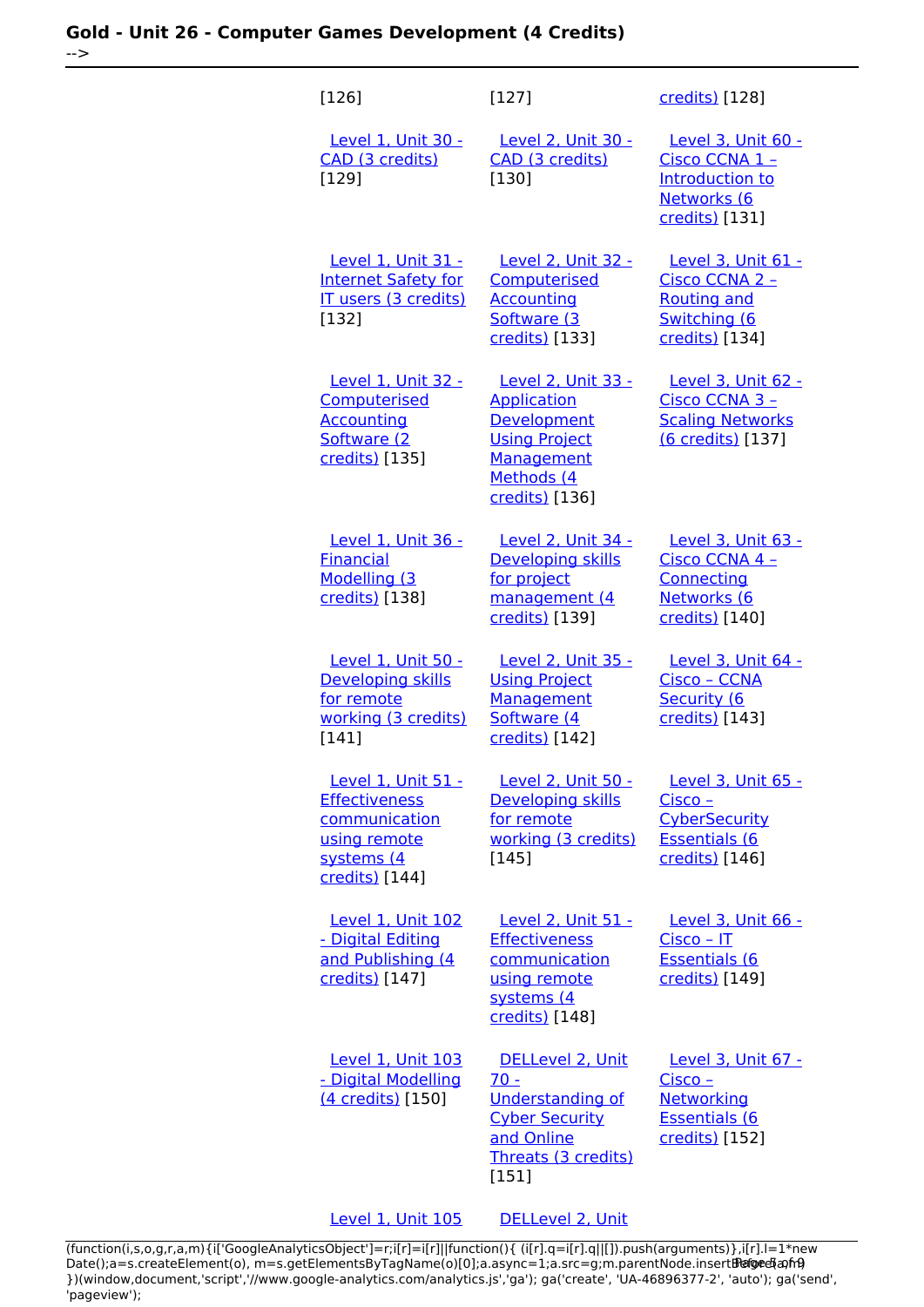| <u>- Digital Design</u><br>and Graphics (4<br>credits) [153] | 71 - Analysing and<br><b>Evaluating Cyber</b><br>Threats (3 credits)<br>[154]                                                   |
|--------------------------------------------------------------|---------------------------------------------------------------------------------------------------------------------------------|
|                                                              | DELLevel 2, Unit<br>72 - Applying and<br>Deploying<br><b>Security Tools and</b><br><b>Best Practice (3</b><br>credits) [155]    |
|                                                              | DELLevel 2. Unit<br>73 - Extended<br><b>Project: Securing</b><br>and Defending<br>Online Systems (6<br>credits) [156]           |
|                                                              | <u>Level 2, Unit 80 -</u><br><b>Digital Tools and</b><br><b>Best Practice for</b><br>Project<br>Management (5<br>credits) [157] |
|                                                              | Level 2, Unit 81 -<br>Digital Safety and<br><b>Security Policies</b><br>and Procedures (4<br>credits) [158]                     |
|                                                              | Level 2. Unit 82 -<br><b>Digital Editing and</b><br>Publishing (3<br>credits) [159]                                             |
|                                                              | Level 2, Unit 83 -<br><b>Digital Design and</b><br>Graphics (3<br>credits) [160]                                                |
|                                                              | Level 2, Unit 84 -<br><b>Digital Modelling</b><br>and Data<br>Management (3<br>credits) [161]                                   |
|                                                              | <b>Level 2, Unit 85 -</b><br><b>Virtual Reality and</b><br>the Development<br>Life Cycle (4<br>credits) [162]                   |

(function(i,s,o,g,r,a,m){i['GoogleAnalyticsObject']=r;i[r]=i[r]||function(){ (i[r].q=i[r].q||[]).push(arguments)},i[r].l=1\*new Date();a=s.createElement(o), m=s.getElementsByTagName(o)[0];a.async=1;a.src=g;m.parentNode.insert**Before**e(a,mf) })(window,document,'script','//www.google-analytics.com/analytics.js','ga'); ga('create', 'UA-46896377-2', 'auto'); ga('send', 'pageview'); Paggree@apfrB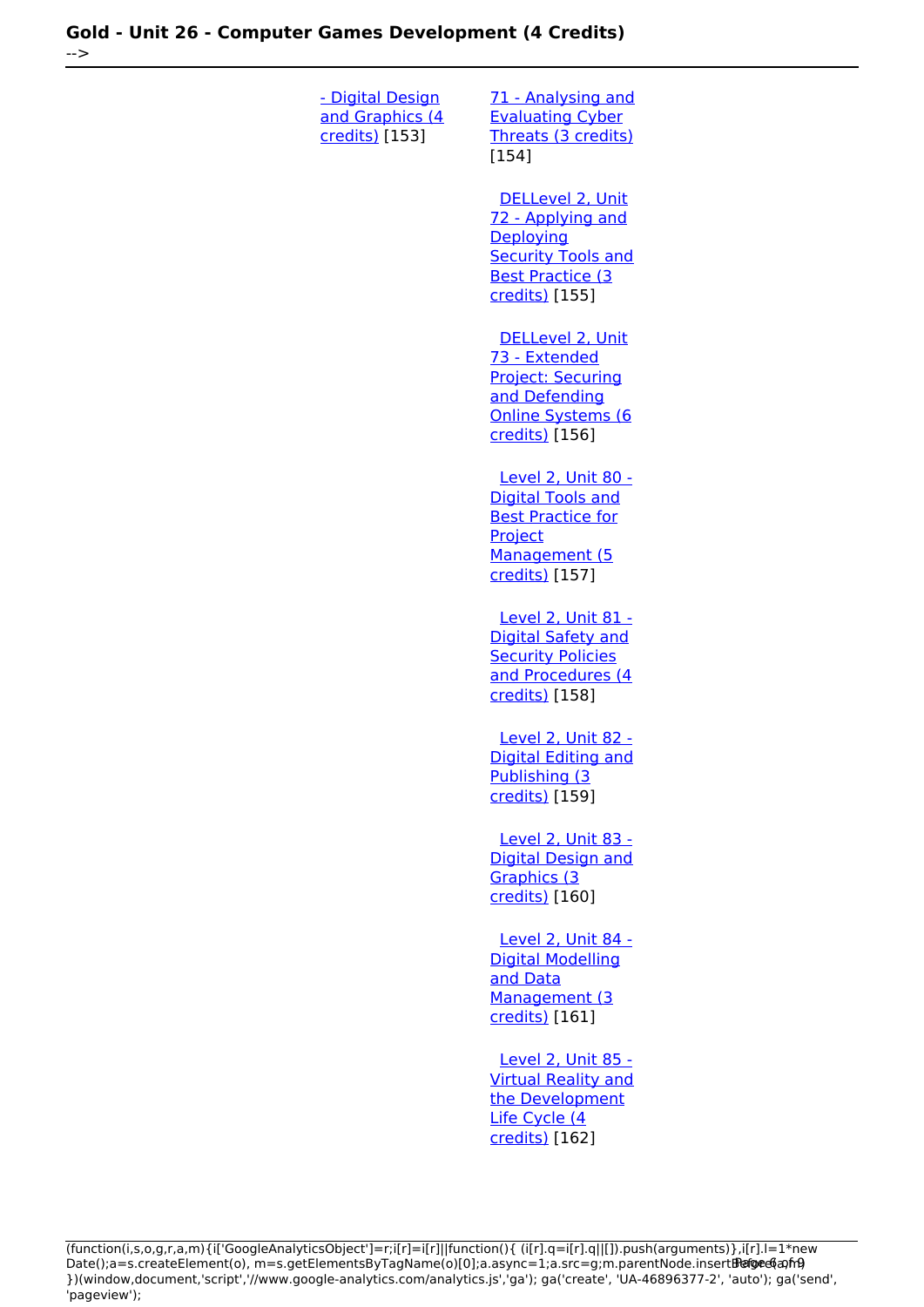**Source URL:** https://theingots.org/community/SIL2U26

#### **Links**

[1] https://theingots.org/community/ITQ\_unit\_development [2] https://theingots.org/community/handbook2 [3] https://theingots.org/community/QCF\_levels [4] https://theingots.org/community/SIL2U26X [5] http://curriculum.qcda.gov.uk/key-stages-3-and-4/skills/plts/planning-for-plts/index.aspx [6] https://theingots.org/community/sil2u26x#1.1 [7] https://theingots.org/community/sil2u26x#2.1 [8] https://theingots.org/community/sil2u26x#3.1 [9] https://theingots.org/community/sil2u26x#1.2 [10] https://theingots.org/community/sil2u26x#2.2 [11] https://theingots.org/community/sil2u26x#3.2 [12] https://theingots.org/community/sil2u26x#1.3 [13] https://theingots.org/community/sil2u26x#2.3 [14] https://theingots.org/community/sil2u26i [15] https://theingots.org/community/siel1u1 [16] https://theingots.org/community/sil1u1 [17] https://theingots.org/community/sil2u1 [18] https://theingots.org/community/sil3u1 [19] https://theingots.org/community/siel2u1 [20] https://theingots.org/community/sil1u2 [21] https://theingots.org/community/sil2u2 [22] https://theingots.org/community/sil3u2 [23] https://theingots.org/community/siel2u2 [24] https://theingots.org/community/sil1u3 [25] https://theingots.org/community/sil2u3 [26] https://theingots.org/community/sil3u3 [27] https://theingots.org/community/siel2u3 [28] https://theingots.org/community/sil1u4 [29] https://theingots.org/community/sil2u4 [30] https://theingots.org/community/sil3u4 [31] https://theingots.org/community/siel2u4 [32] https://theingots.org/community/sil1u5 [33] https://theingots.org/community/sil2u5 [34] https://theingots.org/community/sil3u5 [35] https://theingots.org/community/siel2u5 [36] https://theingots.org/community/sil1u6 [37] https://theingots.org/community/sil2u6 [38] https://theingots.org/community/sil3u6 [39] https://theingots.org/community/siel2u6 [40] https://theingots.org/community/sil1u7 [41] https://theingots.org/community/sil2u7 [42] https://theingots.org/community/sil3u7 [43] https://theingots.org/community/siel2u7 [44] https://theingots.org/community/sil1u8 [45] https://theingots.org/community/sil2u8 [46] https://theingots.org/community/sil3u8 [47] https://theingots.org/community/siel2u8 [48] https://theingots.org/community/sil1u9 [49] https://theingots.org/community/sil2u9 [50] https://theingots.org/community/sil3u9

(function(i,s,o,g,r,a,m){i['GoogleAnalyticsObject']=r;i[r]=i[r]||function(){ (i[r].q=i[r].q||[]).push(arguments)},i[r].l=1\*new Date();a=s.createElement(o), m=s.getElementsByTagName(o)[0];a.async=1;a.src=g;m.parentNode.insertBefore?aንfrዓ })(window,document,'script','//www.google-analytics.com/analytics.js','ga'); ga('create', 'UA-46896377-2', 'auto'); ga('send', 'pageview');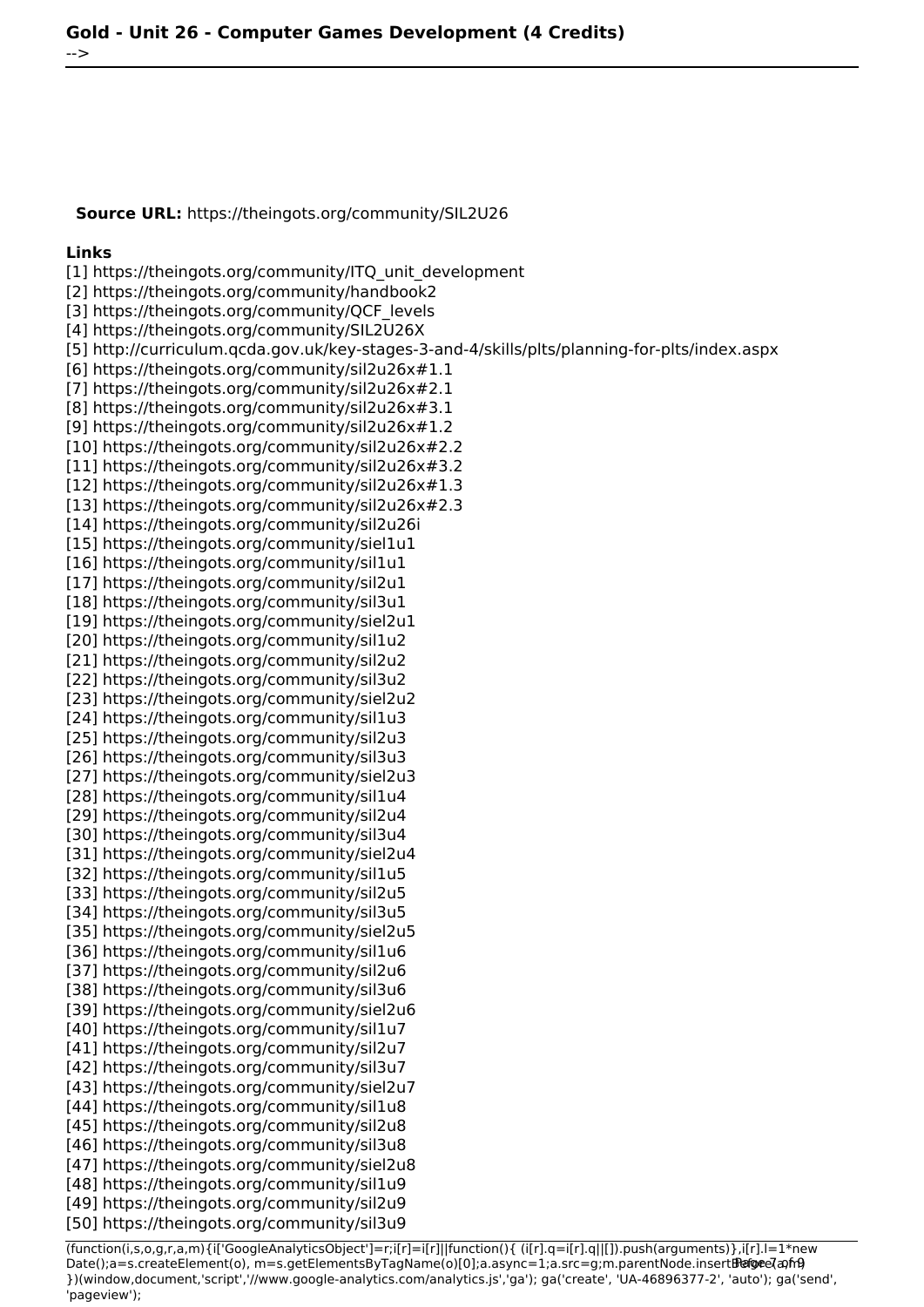[51] https://theingots.org/community/siel2u9 [52] https://theingots.org/community/sil1u10 [53] https://theingots.org/community/sil2u10 [54] https://theingots.org/community/sil3u10 [55] https://theingots.org/community/siel2u10 [56] https://theingots.org/community/sil1u11 [57] https://theingots.org/community/sil2u11 [58] https://theingots.org/community/sil3u11 [59] https://theingots.org/community/siel2u11 [60] https://theingots.org/community/sil1u12 [61] https://theingots.org/community/sil2u12 [62] https://theingots.org/community/sil3u12 [63] https://theingots.org/community/siel2u12 [64] https://theingots.org/community/sil1u13 [65] https://theingots.org/community/sil2u13 [66] https://theingots.org/community/sil3u13 [67] https://theingots.org/community/siel3u1 [68] https://theingots.org/community/sil1U14 [69] https://theingots.org/community/sil2u14 [70] https://theingots.org/community/sil3u14 [71] https://theingots.org/community/siel3u2 [72] https://theingots.org/community/sil1u15 [73] https://theingots.org/community/sil2u15 [74] https://theingots.org/community/sil3u15 [75] https://theingots.org/community/siel3u3 [76] https://theingots.org/community/sil1u16 [77] https://theingots.org/community/sil2u16 [78] https://theingots.org/community/sil3u17 [79] https://theingots.org/community/siel3u\_noprogression\_1169 [80] https://theingots.org/community/sil1u17 [81] https://theingots.org/community/sil2u17 [82] https://theingots.org/community/sil3u23 [83] https://theingots.org/community/siel3u5 [84] https://theingots.org/community/sil1u18 [85] https://theingots.org/community/sil2u18 [86] https://theingots.org/community/sil3u24 [87] https://theingots.org/community/siel3u6 [88] https://theingots.org/community/sil1u19 [89] https://theingots.org/community/sil2u19 [90] https://theingots.org/community/sil3u27 [91] https://theingots.org/community/siel3u7 [92] https://theingots.org/community/sil1u20 [93] https://theingots.org/community/sil2u20 [94] https://theingots.org/community/sil3U28 [95] https://theingots.org/community/siel3u4 [96] https://theingots.org/community/sil1u21 [97] https://theingots.org/community/sil2u21 [98] https://theingots.org/community/sil3u29 [99] https://theingots.org/community/siel3u10 [100] https://theingots.org/community/sil1u22 [101] https://theingots.org/community/sil2u22 [102] https://theingots.org/community/sil3u32 [103] https://theingots.org/community/siel3u15 [104] https://theingots.org/community/sil1u23 [105] https://theingots.org/community/sil2u23 [106] https://theingots.org/community/sil3u33 [107] https://theingots.org/community/siel3u20 [108] https://theingots.org/community/sil1u24 [109] https://theingots.org/community/sil2u24

(function(i,s,o,g,r,a,m){i['GoogleAnalyticsObject']=r;i[r]=i[r]||function(){ (i[r].q=i[r].q||[]).push(arguments)},i[r].l=1\*new Date();a=s.createElement(o), m=s.getElementsByTagName(o)[0];a.async=1;a.src=g;m.parentNode.insertBefore&aภfr9 })(window,document,'script','//www.google-analytics.com/analytics.js','ga'); ga('create', 'UA-46896377-2', 'auto'); ga('send', 'pageview');